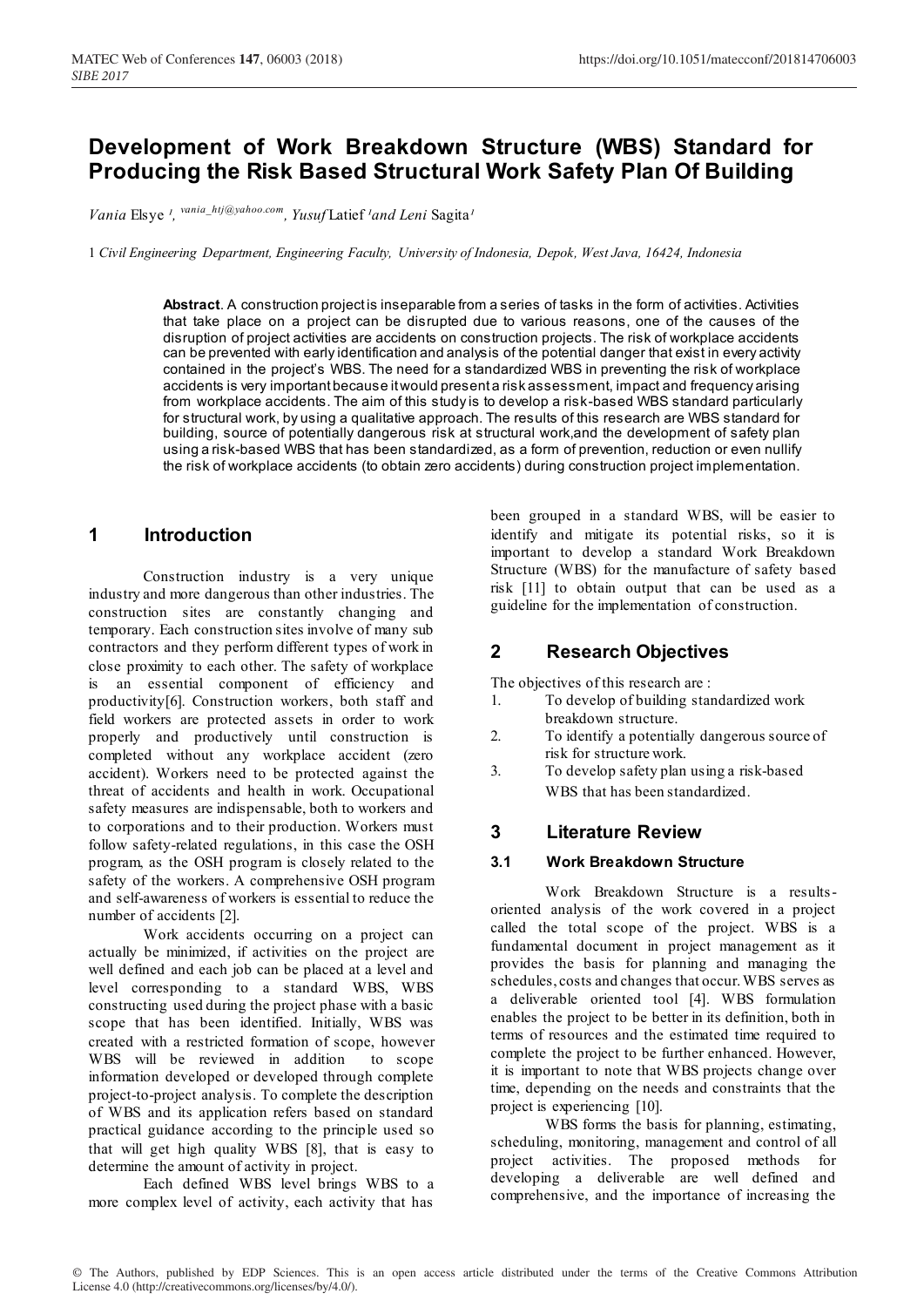probability of project success by ensuring that the best resources applied to the project [12]. A standardized WBS for the project is used to facilitate the preparation of project financing and a standardized WBS is also used to define project activities [1].

The best method of constructing WBS is the hierarchically displayed decomposition of the entire scope that the project team will undertake to complete the project objectives and produce the intended work output. In PMBOK 5th Edition, 2013 The planned work at the bottom of the WBS called work package. (deliverables) and not the activities.

#### **3.2 Risk Management**

Risk management is an important part of the decision-making process in construction project management, especially regarding integration, scope, time, cost, quality, human resources, communications and project procurement. Creating hierarchical risk management with RBS can improve future project prospects for identifying uncertainty and probabilities [13]. Risk is considered a negative term, but in the engineering construction industry in managing risks that arise is necessary and implemented in a structured way, knowledge of risk management, can nullify and minimize risks occurring in construction projects [7].

### **3.3 Performance Concepts of Occupational Safety and Health**

Accidents occurring at construction sites may result in serious physical injuries and accidents such as people falling from altitudes and crashing material or equipment, the cause of occupational accidents may occur due to worker negligence and also undisciplined workers in the project environment, preventive measures against accidents should Implemented and implemented, so that workers and top management will raise awareness in preventing The workplace hazard handling strategy for construction may introduce potential hazards [5] , further investigation of frequent hazards and may result in safety plans in construction projects.

Safety Plan is a plan document containing practical safety that can assist companies in avoiding potential hazards and can control them in the best way when in these hazardous conditions, the importance of safety planning training during the planning, design and implementation phase of a project because it is able to minimize the risk of construction projects and Can improve workers' safety.

### **4 Methodology**

This research is using qualitative approach to achieve formulation of standardised WBS for building construction. A survey and deep interview was also conducted by means of a structured questionnaire to contractor's experts who have had more than 20 years experiences in highrise building construction projects. Here in Figure 1. The Research Flow, there is a sequence of implementation of this study.



 **Fig. 1.** The Research Flow

#### **4.1 Questionnaire**

In this study there are 4 (four) questionnaires to be made: questionnaires in stage I, II, questionnaires in stage III, questionnaire at stage IV, and questionnaire at stage V.

 Questionnaire in phase I is with expert form validation related to standard WBS level will be done variable validation by expert first. There is also the number of experts / experts are 3-5 people with a minimum of 10 years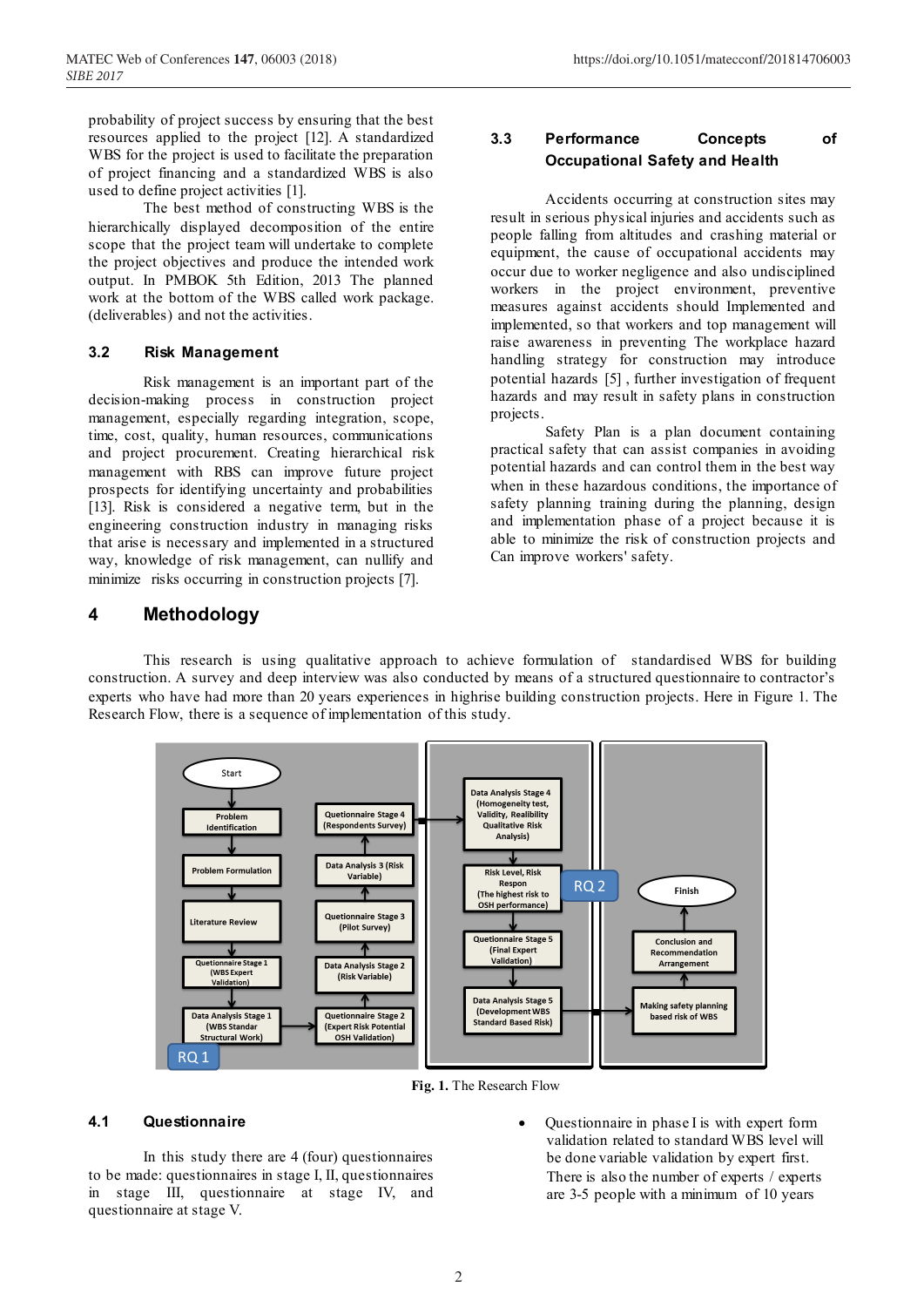experiences in the field of high-rise construction and education S1. The validation process contains expert responses to agree / disagree that variable X is an activity in highrise building.

- Questionnaires in phase II will be validated variables by experts in advance related risk factors that affect OSH. There is also the number of experts / experts are 3-5 people with a minimum of 10 years experiences in the field of high-rise construction and education S1.Proses validation contains expert responses upon agree / disagree that the variable X effect on the risk of high building construction OSH.
- After obtained a valid X variable by expert / expert, conducted phase III that is pilot survey to know whether questionnaire made easy understood responder. Pilot survey is in the form of questionnaires to be distributed to 5- 10 respondents. Here is an example of a questionnaire in stage III.
- Questionnaires in stage IV are used to obtain the highest risk factors that affect the quality performance of high construction work. This questionnaire will be distributed to respondents who are / have worked in the process of building high-rise project and handling high building construction work with experience of at least 5 years. Here is an example of a stage IV questionnaire.
- Questionnaire at stage V is expert validation aimed at soliciting expert responses related to the results of risk analysis while discussing the causes, preventive actions, impacts, and corrective actions of the highest risk on the process of implementing high-rise building construction work. Here is an example of a stage V questionnaire.

### **4.2 Respondent**

A total of 35 respondents, the profile of respondent is defined in Table 1. Profile of Respondents as follows:

| $\bf No$ | <b>Description</b>     | <b>Total</b> |
|----------|------------------------|--------------|
|          | <b>Position</b>        |              |
|          | Staff/Engineering      | 28           |
|          | Manager                | 6            |
|          | $>$ Manager            |              |
| 2        | <b>Work Experience</b> |              |
|          | $<$ 5 years            | 19           |
|          | 5 - 10 years           |              |
|          | $> 10$ years           | 9            |
|          | Education              |              |

**Table 1. Profile of Respondents**

| No | Description | <b>Total</b> |
|----|-------------|--------------|
|    | D3          |              |
|    | S1          |              |
|    |             |              |

In homogenity test with Krusskal Wallis test, according to position, work experience, and education, the result is ho  $>0.05$ .

WBS research variables the standard derived from the archive analysis of the WBS work package from 5 high construction project data from the structural work down to the top structure in the last 5 years there are 31 work packages, and based on expert validation of the potential risks that affect the performance of OSH 173 risk variables. Then the variable is defined in Table 2. Research Variables as follows:

| <b>Table 2. Research Variables</b>                              |                |                                                                         |  |  |
|-----------------------------------------------------------------|----------------|-------------------------------------------------------------------------|--|--|
| WBS LEVEL 6<br><b>Activities</b>                                |                | <b>RISK VARIABLES</b><br><b>INFLUENCING OSH</b>                         |  |  |
| Work Package: Land Clearing Method: Conventional<br>(Land Work) |                |                                                                         |  |  |
|                                                                 | X <sub>1</sub> | Workers attacked<br>wild animals in the<br>area around land<br>clearing |  |  |
| Clearing                                                        | X2             | Feet affected by<br>hoe at the time of<br>land clearing                 |  |  |
|                                                                 | X <sub>3</sub> | Hands exposed to<br>sickle                                              |  |  |
| L <sub>and</sub><br>Alignment                                   | X <sub>4</sub> | Feet affected by<br>hoe at the time of<br>land clearing                 |  |  |
| Work Package: Land Clearing Method: Mechanical                  |                |                                                                         |  |  |
|                                                                 |                |                                                                         |  |  |

| WOTK FACKAGE; LAHU CTEATING METHOU; MECHANICAL |                |                                                                                                   |  |
|------------------------------------------------|----------------|---------------------------------------------------------------------------------------------------|--|
| Clearing                                       | X <sub>5</sub> | Workers sprinkled<br>or doused with<br>herbicide solution                                         |  |
|                                                | X6             | Tools crashing the<br>workers / facilities<br>around (backhoe)<br>at the time of land<br>clearing |  |
|                                                | X <sub>7</sub> | Slip due to the<br>condition of the<br>steep soil                                                 |  |
| Land<br>Alignment                              | X8             | Accidents during<br>machine<br>mobilization                                                       |  |
|                                                | X9             | Tool crashing into<br>nearby worker /<br>facility (bulldozer                                      |  |
|                                                |                |                                                                                                   |  |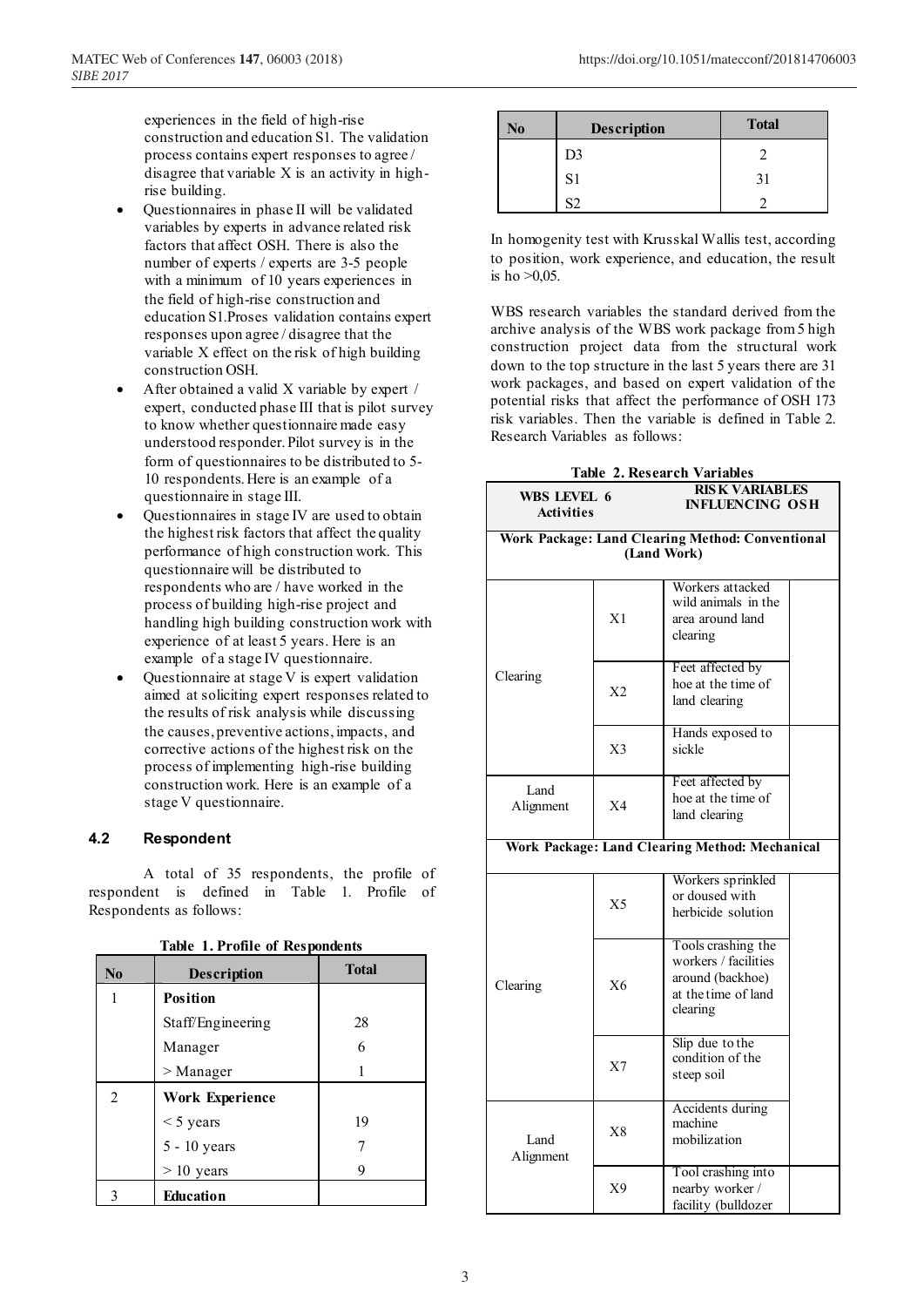| WBS LEVEL 6           |                  | <b>RISK VARIABLES</b>              |  |
|-----------------------|------------------|------------------------------------|--|
| <b>Activities</b>     |                  | <b>INFLUENCING OSH</b>             |  |
|                       |                  |                                    |  |
|                       |                  | and combine<br>harvester) at       |  |
|                       |                  | ground level                       |  |
|                       |                  |                                    |  |
|                       |                  | <b>Work Package: Dewatering</b>    |  |
|                       |                  | Tool hit the worker                |  |
|                       |                  | / facility                         |  |
|                       | X10              | around(excavator)                  |  |
|                       |                  |                                    |  |
|                       |                  | Struck by a stone                  |  |
|                       | X11              | as a shade                         |  |
|                       |                  |                                    |  |
| Channel               |                  | Workers are                        |  |
| Preparation           |                  | dropped due to                     |  |
|                       | X12              | slippery area<br>conditions in the |  |
|                       |                  | channel                            |  |
|                       |                  | preparation                        |  |
|                       |                  |                                    |  |
|                       |                  | Injured by                         |  |
|                       |                  | equipment                          |  |
|                       | X13              |                                    |  |
|                       |                  |                                    |  |
|                       |                  | Excavation                         |  |
|                       |                  | crashing the                       |  |
| Excavation            | X14              | worker / facility                  |  |
|                       |                  | around (backhoe)                   |  |
|                       |                  | Worker fell into                   |  |
|                       | X15              | the excavation                     |  |
|                       |                  |                                    |  |
| Excavation            |                  | Landslide                          |  |
|                       | X16              | excavation                         |  |
|                       |                  |                                    |  |
|                       |                  | Workers are                        |  |
|                       |                  | electrocuted from                  |  |
|                       | X17              | the pumping                        |  |
| Installation of       |                  | machine wires                      |  |
| submeasible           |                  |                                    |  |
| pumps                 |                  | Workers fall / slips               |  |
|                       | X18              | due to slippery<br>conditions on   |  |
|                       |                  | pump installation                  |  |
|                       |                  |                                    |  |
|                       |                  | Workers exposed                    |  |
|                       |                  | to water runoff                    |  |
| M aking<br>Well Point | X19              | during the making                  |  |
|                       |                  | of well points                     |  |
|                       |                  |                                    |  |
|                       |                  | Workers fall due to                |  |
| <b>Making</b>         | X20              | slippery areas<br>around the well  |  |
| Well Test             |                  |                                    |  |
|                       |                  | Transfer of                        |  |
|                       | X21              | existing channel                   |  |
|                       | $\overline{X22}$ | Stricken casing                    |  |
|                       |                  | Tools hit the                      |  |
|                       | X23              | workers / facilities               |  |
| Channel               |                  | around (excavator)                 |  |
| Preparation           | X24              | Injured because of                 |  |
|                       |                  | equipment                          |  |
|                       | X25              | Affected crane                     |  |
|                       |                  | maneuver                           |  |
|                       | X26              | Hit the mobile                     |  |
|                       |                  | crane                              |  |

| WBS LEVEL 6<br><b>Activities</b> |                                           | <b>RISK VARIABLES</b><br><b>INFLUENCING OSH</b>                         |  |
|----------------------------------|-------------------------------------------|-------------------------------------------------------------------------|--|
|                                  | X27                                       | Material regardless<br>of the hook / sling<br>mobile crane is<br>broken |  |
|                                  | X28                                       | Tools crashing<br>workers / facilities<br>around                        |  |
|                                  | X29                                       | Workers fall into<br>the excavation                                     |  |
|                                  | X30                                       | Landslide<br>excavation                                                 |  |
|                                  |                                           | <b>Work Packages: Digging and Landing</b>                               |  |
| Slope                            | X31                                       | Landslides/side<br>wall collapse<br>Workers fall due to                 |  |
| Reinforcement                    | X32                                       | slope<br>reinforcement<br>activity                                      |  |
|                                  | X33                                       | Tools crashing<br>workers / facilities<br>around                        |  |
| Excavation                       | X34                                       | Workers fall into<br>the excavation                                     |  |
|                                  | X35                                       | Landslide<br>excavation                                                 |  |
| Landscapes                       | X36                                       | Workers fell /<br>stumbled while<br>throwing away the<br>soil           |  |
| Slope<br>Reinforcement           | X37                                       | Landslides /<br>collapse of side<br>walls                               |  |
|                                  | X38                                       | Tools crashing<br>workers / facilities<br>around                        |  |
| Excavation                       | X39                                       | Workers fall into<br>the excavation                                     |  |
|                                  | X40                                       | Landslide<br>excavation                                                 |  |
| Landscapes                       | X41                                       | Workers hit by<br>heavy equipment<br>(backhoe)                          |  |
|                                  | X42                                       | The leg is exposed<br>to the hoe while<br>doing soil<br>discharges      |  |
|                                  | X43                                       | Exposed to dump<br>truck maneuvers                                      |  |
|                                  | Work Packages: Stockpiling and Compacting |                                                                         |  |
| Stockpiling<br>and<br>Compacting | X44                                       | Workers fell /<br>clogged due to soil<br>conditions                     |  |
|                                  | X45                                       | Exposed swing<br>excavator                                              |  |
|                                  | X46                                       | Exposed maneuver<br>dump truck                                          |  |
|                                  | <b>Work Package: Anti Termite</b>         |                                                                         |  |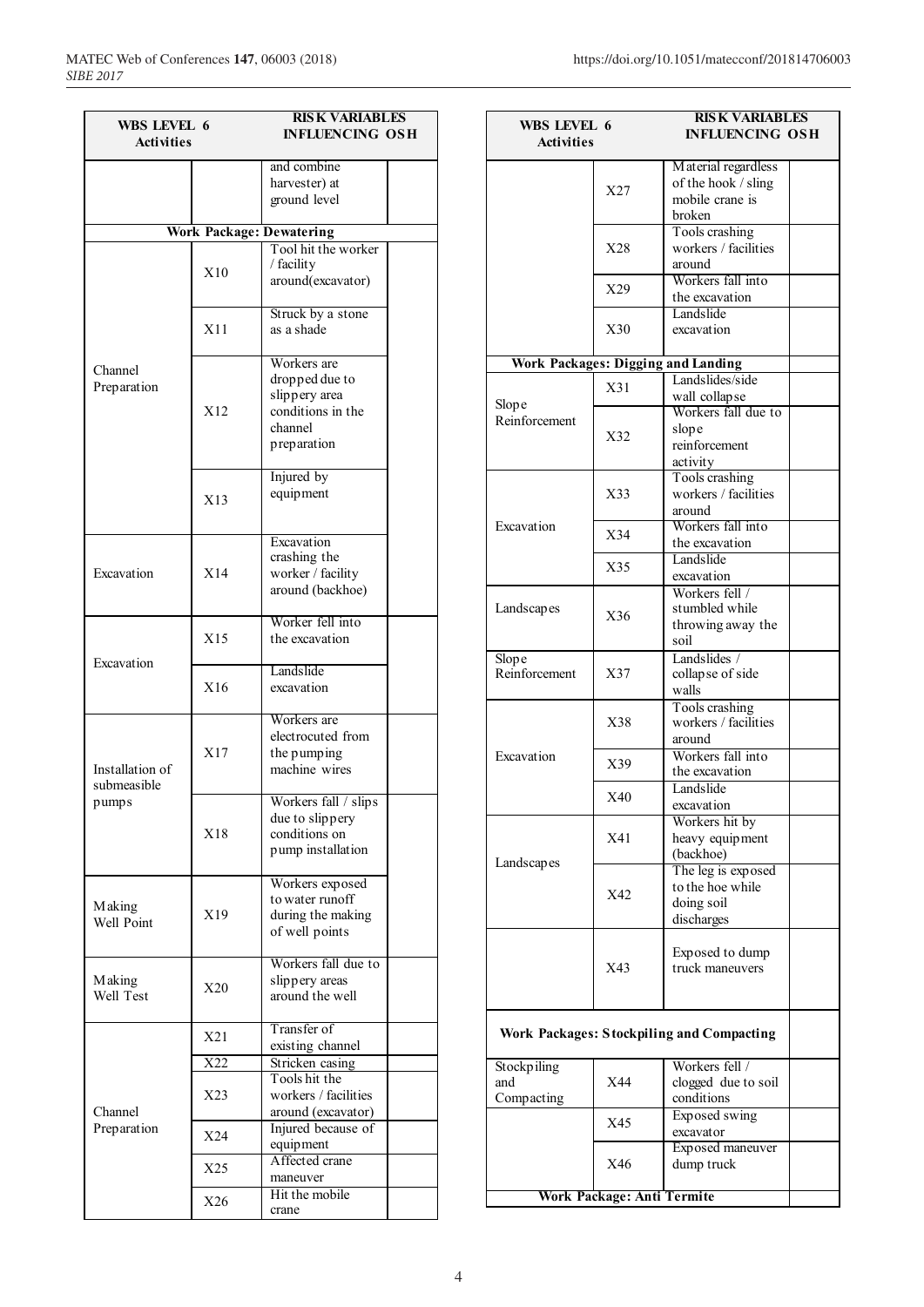| WBS LEVEL 6                          |            | <b>RISK VARIABLES</b>                         |
|--------------------------------------|------------|-----------------------------------------------|
| <b>Activities</b>                    |            | <b>INFLUENCING OSH</b>                        |
|                                      |            |                                               |
| Procurement                          |            | Sprayed or doused                             |
| and Installation                     | X47        | with anti-termite                             |
| of Anti Termite                      |            | solution                                      |
|                                      |            |                                               |
|                                      |            | <b>Work Package: Deepth Foundation (Lower</b> |
|                                      | Structure) |                                               |
|                                      |            |                                               |
|                                      | X48        | Worker struck by a                            |
|                                      |            | stake                                         |
|                                      | X49        | Worker picked up                              |
|                                      |            | sling crane                                   |
| Erection                             | X50        | Crushed pile                                  |
|                                      |            | during lifting                                |
|                                      |            | The effect of noise                           |
|                                      | X51        | on the surrounding                            |
|                                      |            | environment                                   |
|                                      | X52        | Fire due to leaking                           |
|                                      |            | tube                                          |
|                                      |            | Respiratory                                   |
|                                      | X53        | disorders due to                              |
|                                      |            | exposure to                                   |
| Pile                                 |            | welding fumes<br>Workers suffered             |
|                                      | X54        | burns due to burst                            |
| Linking                              |            |                                               |
|                                      |            | tubes                                         |
|                                      |            | Irritation to the eye<br>due to smoke         |
|                                      | X55        | (Plunged into the                             |
|                                      |            |                                               |
|                                      |            | hole during pole<br>connection)               |
|                                      |            | Workers fall into                             |
|                                      | X56        |                                               |
| Making                               |            | the excavation<br>Tools crashing              |
| Test Well                            | X57        | workers / facilities                          |
|                                      |            | around                                        |
|                                      |            | Workers fall while                            |
|                                      |            | doing lubrication                             |
|                                      | X58        | on the drilling tool                          |
|                                      |            |                                               |
|                                      |            | Workers fall while                            |
| Drilling (Wash                       | X59        | refueling the                                 |
| Drilling / Dry                       |            | drilling machine                              |
| Drilling)                            |            | Drilling tools                                |
|                                      | X60        | crashing into                                 |
|                                      |            | workers / facilities                          |
|                                      |            | Road dirty /                                  |
|                                      | X61        | slippery due to                               |
|                                      |            | spilled soil                                  |
|                                      |            | Worker struck by                              |
|                                      | X62        | reinforcement                                 |
| Installation                         |            |                                               |
| of Casing                            |            | Worker stricken                               |
|                                      | X63        | casing                                        |
|                                      |            | Splashed or                                   |
| Drilling uses<br>mud fluid           | X64        | flushed by fluid                              |
|                                      |            |                                               |
| Cleaning of                          |            | Skin dermatitis due                           |
| drill holes                          | X65        | to dust and smoke                             |
|                                      |            |                                               |
|                                      |            |                                               |
|                                      | X66        | Eye irritation due<br>to smoke                |
|                                      |            | Workers                                       |
| Installation of<br><b>Bored Pile</b> | X67        |                                               |
| Repetition                           | X68        | puntured iron<br>Worker hands are             |

| WBS LEVEL 6                    |                                | <b>RISK VARIABLES</b>                   |  |
|--------------------------------|--------------------------------|-----------------------------------------|--|
| <b>Activities</b>              |                                | <b>INFLUENCING OSH</b>                  |  |
|                                |                                |                                         |  |
|                                |                                | cutting machine                         |  |
|                                |                                | (bar cutter or bar<br>bender)           |  |
| Rebuild with a                 |                                |                                         |  |
| vacuum                         | X69                            | Skin dermatitis due                     |  |
|                                |                                | to dust and smoke                       |  |
|                                |                                | Tools crashing into                     |  |
| Installation of                | X70                            | nearby workers/                         |  |
| tremie pipes for               |                                | facilities                              |  |
| casting                        |                                | Pipe off / fall into                    |  |
|                                | X71                            | the boring hole                         |  |
|                                |                                | casting drill                           |  |
|                                |                                | Traffic congestion                      |  |
|                                | X72                            | due to the truck                        |  |
| Casting drill                  |                                | mixer queue on the<br>drill biting work |  |
| pole                           |                                | Tremie pipes                            |  |
|                                |                                | jammed so                               |  |
|                                | X73                            | concrete setting                        |  |
|                                |                                | with casing                             |  |
|                                |                                |                                         |  |
|                                |                                | Worker stricken                         |  |
| Withdrawal of                  | X74                            | casing when                             |  |
| the casing                     |                                | making withdrawal                       |  |
|                                |                                |                                         |  |
| Installation                   | <b>Work Package: Test Pile</b> | Injured by                              |  |
| of<br>cross                    | X75                            | equipment                               |  |
| beam                           |                                |                                         |  |
|                                |                                | Overwritten                             |  |
| Loading                        | X76                            | material                                |  |
|                                |                                | Accident due to                         |  |
| Drilling                       |                                | boring tool                             |  |
| pole                           | X77                            | collapsed and                           |  |
|                                |                                | overturned on                           |  |
|                                |                                | drilling work                           |  |
| Installation<br><b>PDA</b>     |                                | Wounded by                              |  |
| of<br>tools Test               | X78                            | equipment                               |  |
|                                | Work Package: Diaphragm Wall   |                                         |  |
|                                |                                | Tools crashing                          |  |
|                                | X79                            | workers / facilities                    |  |
|                                |                                | around                                  |  |
| Grab soil                      |                                | Workers fall into                       |  |
|                                | X80                            | the excavation                          |  |
|                                | X81                            | Landslide                               |  |
|                                |                                | excavation                              |  |
|                                |                                | Workers fall into                       |  |
| Landscapes                     | X82                            | the pit                                 |  |
|                                |                                |                                         |  |
| <b>Pouring Slurry</b><br>Fluid | X83                            | Eyes splashed or                        |  |
|                                |                                | watered solution                        |  |
| Precast Panel                  |                                | Overwritten                             |  |
| Installation                   | X84                            | material precast at                     |  |
|                                |                                | lifting material                        |  |
|                                |                                | Enlargement                             |  |
|                                |                                | Worker hands are                        |  |
|                                |                                | exposed to a cut-                       |  |
| Spawning                       | X85                            | iron machine (bar                       |  |
|                                |                                | cutter or bar                           |  |
|                                |                                | bender) during                          |  |
|                                |                                | fabrication                             |  |
|                                | X86                            | Working legs                            |  |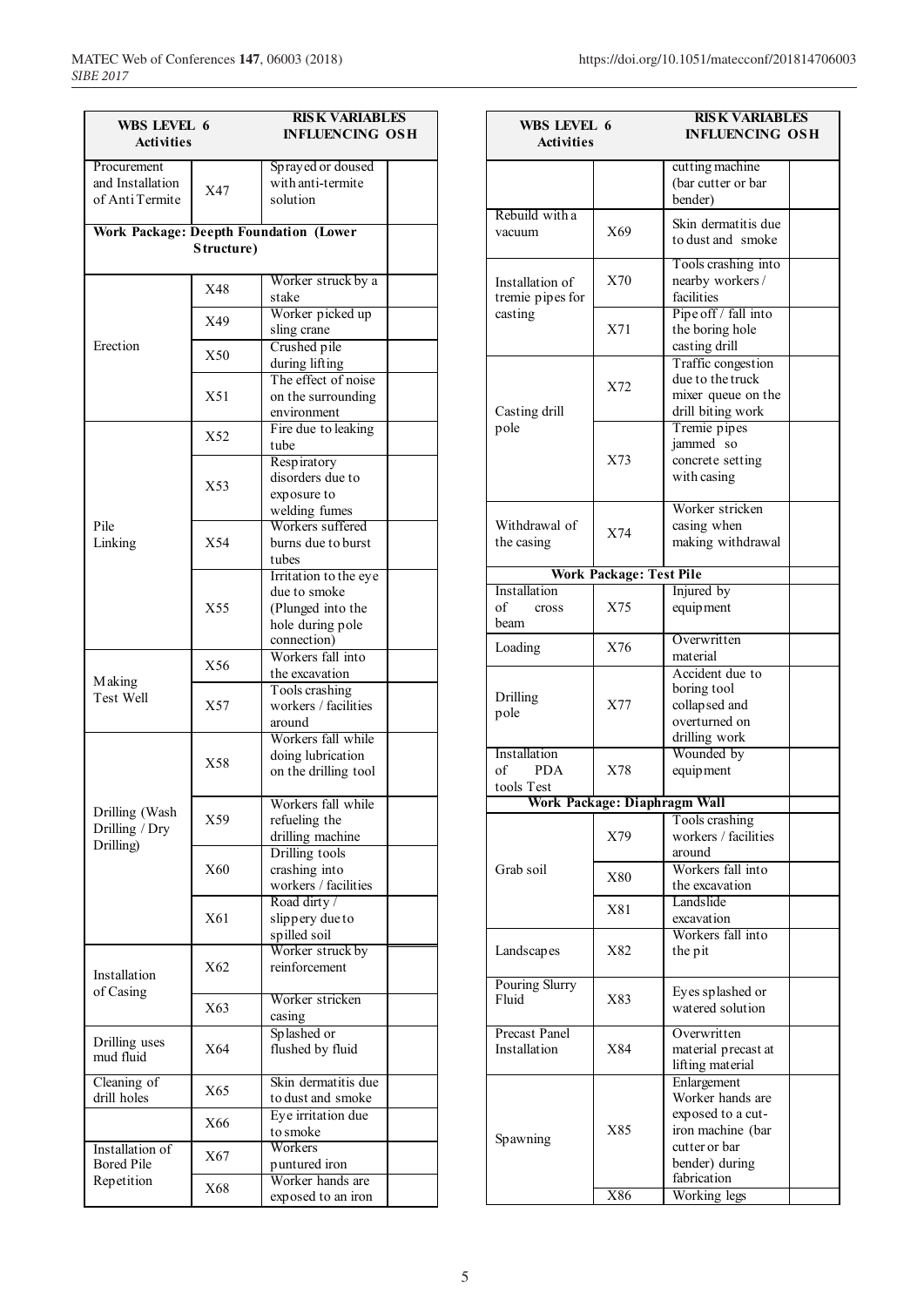| WBS LEVEL 6                             |                                    | <b>RISK VARIABLES</b>                  |
|-----------------------------------------|------------------------------------|----------------------------------------|
| <b>Activities</b>                       |                                    | <b>INFLUENCING OSH</b>                 |
|                                         |                                    | wedged in iron                         |
|                                         |                                    | The hands of the                       |
|                                         |                                    | workers is stabbed                     |
|                                         | X87                                | with wire                              |
|                                         |                                    | The hands of                           |
|                                         |                                    | workers exposed                        |
|                                         | X88                                | pliers when tying                      |
|                                         |                                    | the ring                               |
|                                         | X89                                | Stumbled iron                          |
|                                         |                                    | Overwritten                            |
|                                         | X90                                | Formwork                               |
|                                         |                                    | Workers are                            |
|                                         |                                    | hammered                               |
|                                         | X91                                |                                        |
|                                         |                                    | Workers fall down                      |
|                                         | X92                                | due to porous                          |
| Formwork                                |                                    | wood                                   |
|                                         |                                    | Workers are                            |
|                                         | X93                                | stricken with                          |
|                                         |                                    | material                               |
|                                         | X94                                | Punctured legs of                      |
|                                         |                                    | messy material<br>Legs scratched       |
|                                         | X95                                | cluttered material                     |
|                                         |                                    | Sprayed or sprayed                     |
|                                         | X96                                | with concrete                          |
|                                         |                                    | The concrete                           |
|                                         |                                    | bucket fell off the                    |
|                                         |                                    | TC due to the sling                    |
|                                         | X97                                | severed so that it                     |
|                                         |                                    | spilled over the                       |
|                                         |                                    | worker underneath                      |
| Concretion                              |                                    | Traffic congestion                     |
|                                         |                                    | due to truck mixer                     |
|                                         | X98                                | queue at casting                       |
|                                         |                                    | job diapraghma                         |
|                                         |                                    | wall                                   |
|                                         |                                    | Ready mix from                         |
|                                         | X99                                | concrete pump                          |
|                                         |                                    | spilled on workers                     |
| Work Packages: Soldier Pile, Contiguous |                                    |                                        |
|                                         | Pile, Secant Pile                  |                                        |
|                                         |                                    | Accident due to                        |
|                                         |                                    | boring tool                            |
| Drilling for                            |                                    | collapsed and                          |
| concrete pile on                        | X100                               | overturned on                          |
| soldier pile                            |                                    | work Soldier Pile,<br>Contiguous Pile, |
|                                         |                                    | Secant Pile                            |
|                                         |                                    |                                        |
| <b>Drilling</b>                         |                                    |                                        |
| bentonite pile                          |                                    | Holes filled with                      |
| on contiguous                           |                                    | bentonite fluid left                   |
| pile                                    | X101                               | open not closed                        |
|                                         |                                    | sheeting tarpaulin                     |
| Drilling for                            |                                    |                                        |
| boneless                                |                                    | The drilling mud                       |
| concrete on                             | X102                               | disposal is not                        |
| secant pile                             |                                    | considered                             |
|                                         | <b>Work Package: Ground Anchor</b> |                                        |
|                                         |                                    | Workers fall while                     |
| Soil drilling                           | X103                               | performing                             |

|                   |                                 | <b>RISK VARIABLES</b>                     |  |
|-------------------|---------------------------------|-------------------------------------------|--|
| WBS LEVEL 6       |                                 | <b>INFLUENCING OSH</b>                    |  |
| <b>Activities</b> |                                 |                                           |  |
|                   |                                 | lubrication on the                        |  |
|                   |                                 | drilling tool                             |  |
|                   |                                 | Workers fall while                        |  |
|                   |                                 | refueling the                             |  |
|                   | X104                            | drilling machine                          |  |
|                   |                                 | Accident due to                           |  |
|                   |                                 | boring tool                               |  |
|                   |                                 | collapsed and                             |  |
| Drilling          |                                 | overturned on                             |  |
|                   |                                 | ground anchor                             |  |
|                   | X105                            | work                                      |  |
|                   |                                 |                                           |  |
|                   |                                 |                                           |  |
|                   |                                 |                                           |  |
|                   |                                 |                                           |  |
|                   |                                 | Work Packages: Raft Foundation, Pile Cap, |  |
|                   | Tie Beam, Retaining Wall, Ramp, |                                           |  |
|                   | <b>GWT/RWT</b>                  |                                           |  |
|                   |                                 |                                           |  |
|                   |                                 | The iron                                  |  |
|                   | X106                            | scaffolding is not                        |  |
|                   |                                 | solid                                     |  |
|                   |                                 | Iron material falls                       |  |
| Spawning          | X107                            | when lifting                              |  |
|                   |                                 | material with TC                          |  |
|                   |                                 | Slip on the way up                        |  |
|                   | X108                            | the column                                |  |
|                   |                                 | Worker hands                              |  |
|                   | X109                            | stabbed wire                              |  |
|                   |                                 | Workers hands hit                         |  |
|                   | X110                            | by pliers while                           |  |
|                   |                                 | ty ing the ring                           |  |
|                   |                                 | Triple iron                               |  |
|                   | X111                            | Overwritten                               |  |
|                   | X112                            | Formwork                                  |  |
|                   |                                 | Workers are                               |  |
|                   | X113                            | hammered                                  |  |
|                   |                                 | Workers fall down                         |  |
|                   | X114                            |                                           |  |
|                   |                                 | due to porous<br>wood                     |  |
|                   |                                 | Workers are                               |  |
| Formwork          |                                 | stricken with                             |  |
|                   | X115                            | material                                  |  |
|                   |                                 | Legs exposed nails                        |  |
|                   |                                 | dismantling                               |  |
|                   | X116                            | formwork form                             |  |
|                   |                                 | work                                      |  |
|                   |                                 | Legs scratched                            |  |
|                   | X117                            | cluttered material                        |  |
|                   |                                 | Pipe concrete                             |  |
|                   |                                 | pump clogged then                         |  |
|                   | X118                            | broke and exposed                         |  |
|                   |                                 | workers                                   |  |
|                   |                                 | Overloaded                                |  |
|                   |                                 | concrete bucket                           |  |
| Concretion        |                                 | drops from TC due                         |  |
|                   | X119                            | to slashed sling so                       |  |
|                   |                                 | it spills over the                        |  |
|                   |                                 | worker underneath                         |  |
|                   |                                 | Traffic congestion                        |  |
|                   | X120                            |                                           |  |
|                   |                                 | Due to truck mixer                        |  |
|                   | X121                            | queue at foundry                          |  |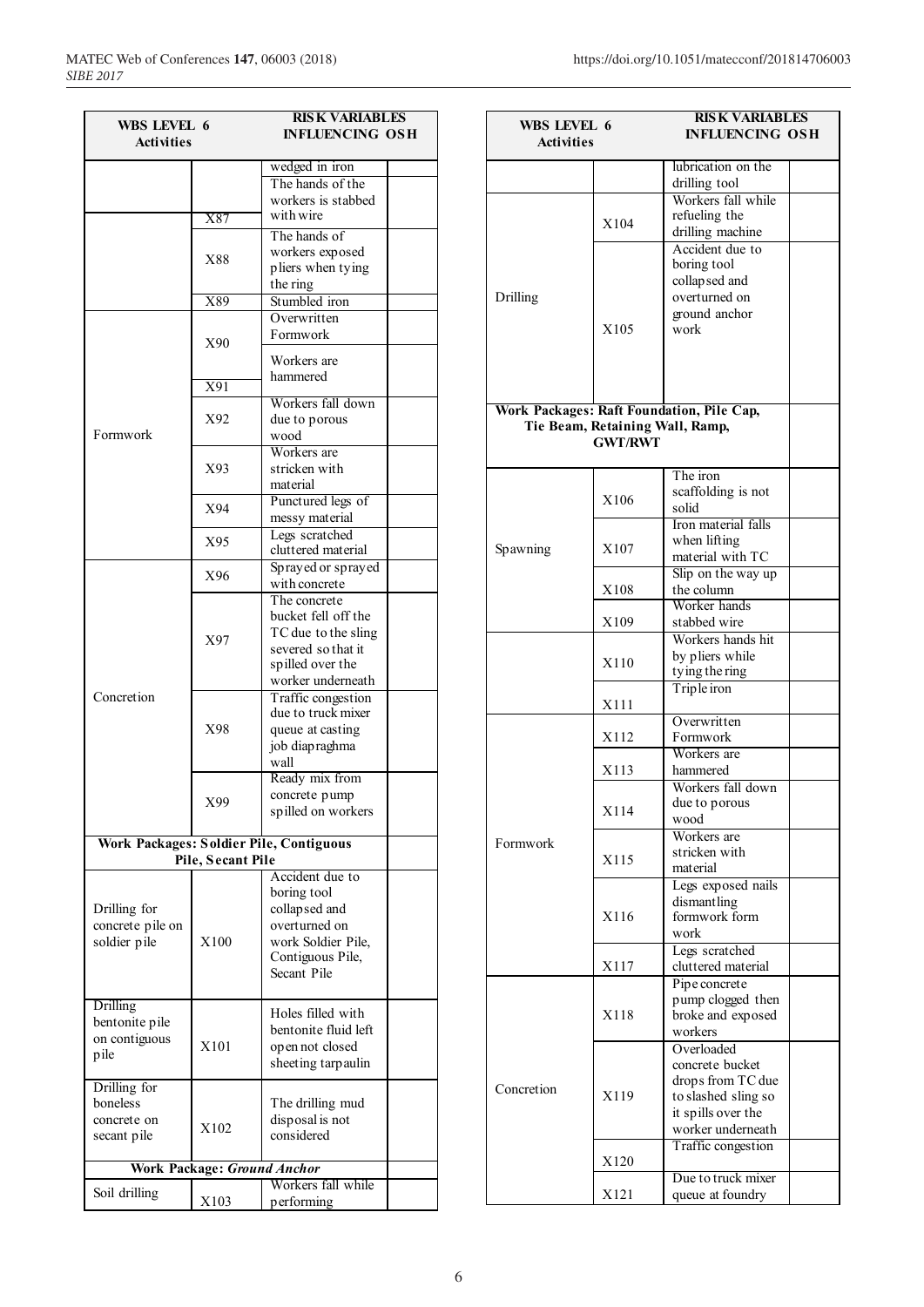| WBS LEVEL 6       |            | <b>RISK VARIABLES</b>                  |  |
|-------------------|------------|----------------------------------------|--|
| <b>Activities</b> |            | <b>INFLUENCING OSH</b>                 |  |
|                   |            |                                        |  |
|                   |            | work raft                              |  |
|                   |            | foundation, pile                       |  |
|                   |            | cap, tie beam,                         |  |
|                   |            | retaining wall,                        |  |
|                   |            | ramp, gwt / rwt                        |  |
| Procurement &     |            | Ready mix from                         |  |
| Installation of   | X122       | concrete pump<br>spilled on workers    |  |
|                   |            | Hook / sling TC                        |  |
|                   |            | disconnected when                      |  |
|                   |            | transporting                           |  |
| Precast           |            | precast raft                           |  |
| Concrete          | X123       | foundation, pile                       |  |
|                   |            | cap, tie beam,                         |  |
|                   |            | retaining wall,                        |  |
|                   |            | ramp, gwt / rwt                        |  |
|                   |            | Form wrok                              |  |
|                   |            | collapse on the                        |  |
|                   |            | installation of                        |  |
|                   |            | precast raft                           |  |
|                   | X124       | foundation, pile                       |  |
|                   |            | cap, tie beam,                         |  |
|                   |            | retaining wall,                        |  |
|                   |            | ramp, gwt / rwt                        |  |
|                   |            |                                        |  |
|                   |            | Workers fall from                      |  |
|                   |            | altitude on the                        |  |
|                   |            | installation of                        |  |
|                   |            | precast raft                           |  |
|                   | X125       | foundations, piles,                    |  |
|                   |            | tie beam, retaining                    |  |
|                   |            | walls, ramps, gwt /                    |  |
|                   |            | rwt                                    |  |
|                   |            |                                        |  |
|                   |            |                                        |  |
|                   |            | Work Packages: Columns, Beams, Plates, |  |
|                   |            | Ladders, Core wall / Shear wall (Upper |  |
|                   | Structure) |                                        |  |
|                   |            |                                        |  |
|                   |            | Worker hands are                       |  |
|                   |            | exposed to an iron                     |  |
|                   |            | cutting machine                        |  |
|                   | X126       | (bar cutter or bar                     |  |
|                   |            | bender) when                           |  |
|                   |            | manufacturing iron                     |  |
|                   |            | for upper structure<br>Worker legs     |  |
|                   | X127       | wedged in iron                         |  |
|                   |            | Slip on the way up                     |  |
| Spawning          |            | the column                             |  |
|                   | X128       | Worker hands                           |  |
|                   |            | stabbed wire                           |  |
|                   |            |                                        |  |
|                   | X129       |                                        |  |
|                   |            | Workers hands hit                      |  |
|                   |            | by tweezers while                      |  |
|                   | X130       | tying the ring                         |  |
|                   |            | Triple iron                            |  |
|                   | X131       |                                        |  |
|                   |            | Overwritten                            |  |
|                   | X132       | Formwork                               |  |
| Formwork          |            | Workers are                            |  |
|                   | X133       | hammered                               |  |

| WBS LEVEL 6      |      | <b>RISK VARIABLES</b>                     |  |
|------------------|------|-------------------------------------------|--|
| Activities       |      | <b>INFLUENCING OSH</b>                    |  |
|                  |      | Workers fall down                         |  |
|                  |      | due to porous                             |  |
|                  | X134 | wood                                      |  |
|                  |      | Workers are                               |  |
|                  |      | stricken with                             |  |
|                  | X135 | material                                  |  |
|                  |      | Feet punctured                            |  |
|                  |      | spikes former                             |  |
|                  | X136 | dismantling                               |  |
|                  |      | formwork top                              |  |
|                  |      | structures                                |  |
|                  |      | Dropped while                             |  |
|                  | X137 | installing                                |  |
|                  |      | formwork<br>Hook / sling TC               |  |
|                  |      | disconnected when                         |  |
|                  |      | transporting                              |  |
|                  | X138 | material formwork                         |  |
|                  |      | top structure                             |  |
|                  |      | Form work                                 |  |
|                  | X139 | collapse                                  |  |
|                  |      | Workers fall from                         |  |
|                  |      | altitudes when                            |  |
|                  | X140 | block work,                               |  |
|                  |      | columns, plates,<br>and upper structure   |  |
|                  |      | ladders                                   |  |
|                  |      | Formwork /                                |  |
|                  |      | scaffolding falls                         |  |
|                  | X141 | and affects                               |  |
|                  |      | workers / facilities                      |  |
|                  |      | Scrubbed or                               |  |
|                  | X142 | poured concrete                           |  |
|                  |      | Overloaded                                |  |
|                  |      | concrete bucket                           |  |
|                  |      | drops from TC due                         |  |
|                  | X143 | to slashed sling so<br>it spills over the |  |
|                  |      | worker underneath                         |  |
| Concretion       |      | Traffic congestion                        |  |
|                  |      | due to queue mixer                        |  |
|                  | X144 | queue on top                              |  |
|                  |      | structure foundry                         |  |
|                  |      | work                                      |  |
|                  |      | Ready mix of                              |  |
|                  | X145 | concrete pump                             |  |
|                  |      | spilled on workers<br>Overwritten         |  |
|                  |      | precast concrete                          |  |
|                  |      | material                                  |  |
|                  |      |                                           |  |
|                  |      |                                           |  |
|                  |      |                                           |  |
| Procurement $\&$ |      |                                           |  |
| Installation of  |      |                                           |  |
| Precast          |      |                                           |  |
| Concrete         | X146 |                                           |  |
|                  |      |                                           |  |
|                  |      |                                           |  |
|                  |      |                                           |  |
|                  |      |                                           |  |
|                  |      |                                           |  |
|                  |      |                                           |  |
|                  |      |                                           |  |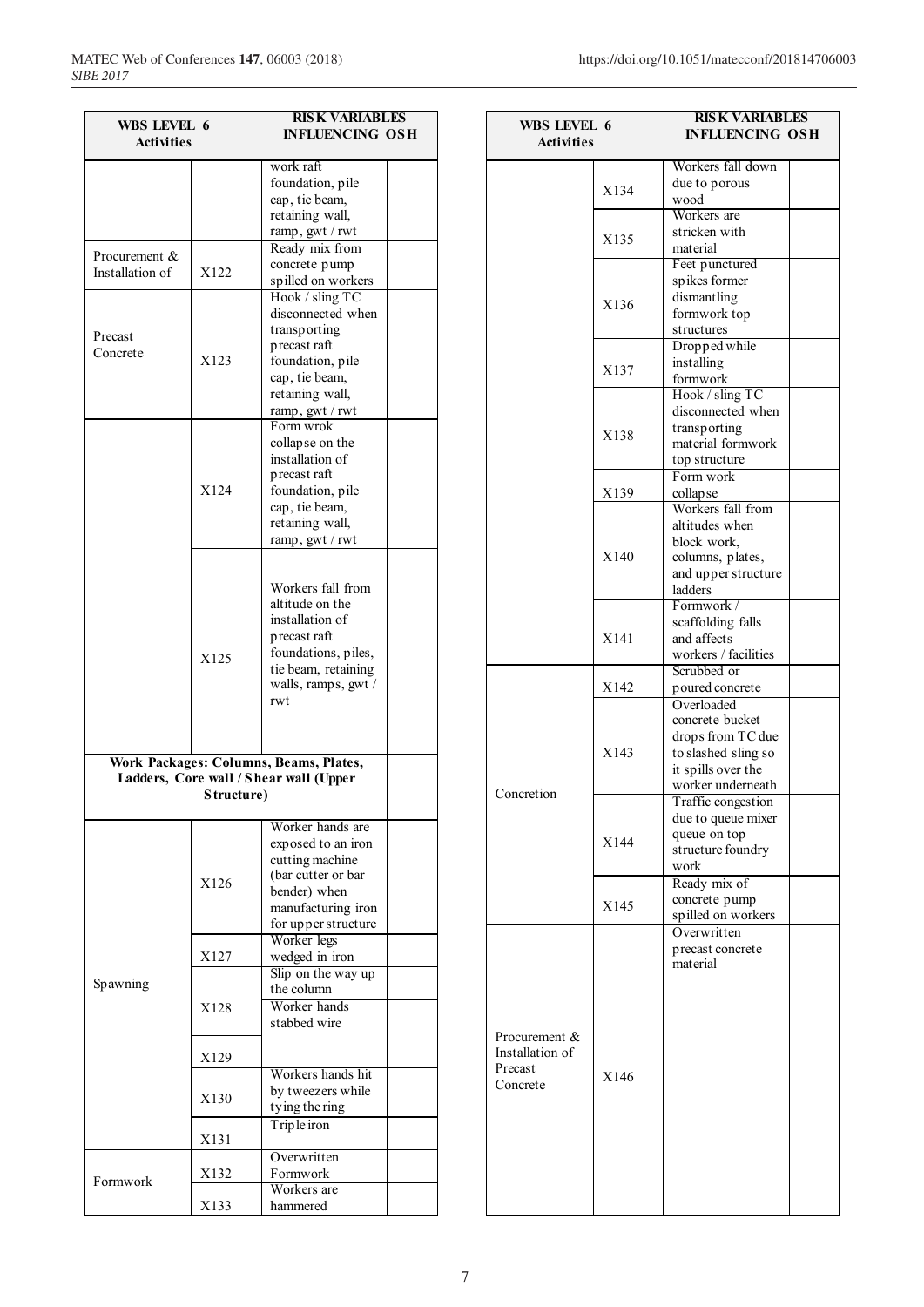| WBS LEVEL 6<br><b>Activities</b> |                                     | <b>RISK VARIABLES</b><br><b>INFLUENCING OSH</b>                                                                                               |  |
|----------------------------------|-------------------------------------|-----------------------------------------------------------------------------------------------------------------------------------------------|--|
|                                  |                                     |                                                                                                                                               |  |
|                                  | <b>Shear wall (Roof Structures)</b> | Work Packages: Beams, Plates, Core wall /                                                                                                     |  |
|                                  | X147                                | Worker hands are<br>exposed to an iron<br>cutting machine<br>(bar cutter or bar<br>bender) when<br>fabricating iron for<br>roofing structures |  |
| Spawning                         | X148                                | Worker legs<br>wedged in iron                                                                                                                 |  |
|                                  | X149                                | Slipped when<br>corewall firing                                                                                                               |  |
|                                  | X150                                | Worker hands<br>stabbed wire                                                                                                                  |  |
|                                  | X151                                | Workers hands hit<br>by pliers while<br>ty ing the ring                                                                                       |  |
|                                  | X152                                | Triple iron                                                                                                                                   |  |
|                                  | X153                                | Overwritten<br>Formwork                                                                                                                       |  |
|                                  | X154                                | Workers are<br>hammered                                                                                                                       |  |
|                                  | X155                                | Workers fall down<br>due to the wood<br>formwork porous                                                                                       |  |
|                                  | X156                                | Workers are<br>stricken with<br>material                                                                                                      |  |
| Formwork                         | X157                                | Feet punctured nail<br>used dismantled<br>formwork roof<br>structure                                                                          |  |
|                                  | X158                                | Legs scratched<br>cluttered material                                                                                                          |  |
|                                  | X159                                | Hook / sling TC<br>disconnected while<br>transporting<br>material                                                                             |  |
|                                  | X160                                | Form work<br>collapse                                                                                                                         |  |
|                                  | X161                                | Workers fall from<br>the height when<br>the work of the<br>beam, and core<br>wall roof structure                                              |  |
|                                  | X162                                | Formwork /<br>scaffolding falls<br>and affects<br>workers / facilities                                                                        |  |

| WBS LEVEL 6<br><b>Activities</b> |      | <b>RISK VARIABLES</b><br><b>INFLUENCING OSH</b> |  |  |
|----------------------------------|------|-------------------------------------------------|--|--|
| Concretion                       |      | Sprayed or sprayed                              |  |  |
|                                  | X163 | with concrete                                   |  |  |
|                                  |      | Overloaded<br>concrete bucket                   |  |  |
|                                  |      | drops from TC due                               |  |  |
|                                  | X164 | to slashed sling so                             |  |  |
|                                  |      | it spills over the                              |  |  |
|                                  |      | worker underneath                               |  |  |
|                                  |      | Traffic congestion                              |  |  |
|                                  | X165 |                                                 |  |  |
|                                  |      | Due to the truck                                |  |  |
|                                  |      | mixer queue at the                              |  |  |
|                                  | X166 | foundry work of                                 |  |  |
|                                  |      | the roof structure                              |  |  |
|                                  |      | Overwritten                                     |  |  |
|                                  | X167 | precast concrete<br>material                    |  |  |
|                                  |      | Hook / sling TC                                 |  |  |
|                                  | X168 | disconnects when                                |  |  |
| Procurement &                    |      | transporting                                    |  |  |
| Installation of                  |      | precast roofing                                 |  |  |
| Precast                          |      | material                                        |  |  |
| Concrete                         |      | Form work                                       |  |  |
|                                  | X169 | collapse                                        |  |  |
|                                  |      | Workers fell from                               |  |  |
|                                  |      | the height during                               |  |  |
|                                  | X170 | the installation of                             |  |  |
|                                  |      | precast roof                                    |  |  |
|                                  |      | structure<br>Workers exposed                    |  |  |
|                                  |      | to sunlight while                               |  |  |
|                                  | X171 | working on the                                  |  |  |
|                                  |      | roof structure                                  |  |  |
|                                  |      | Workers fall from                               |  |  |
| Installation of<br>roof covers   |      | height during                                   |  |  |
|                                  | X172 | erection of roof                                |  |  |
|                                  |      | steel                                           |  |  |
|                                  |      | Workers fall from                               |  |  |
|                                  | X173 | altitude when                                   |  |  |
|                                  |      | helipad plates<br>work                          |  |  |
|                                  |      |                                                 |  |  |

Data collection was carried out using questionnaire survey to understand the perception of the practitioners to the risk factors. Once the probabilities and impacts are determined, the risk score can be calculated with following :

$$
R = P \, x \, I \tag{1}
$$

Where  $R =$  risk factor,  $P =$  probability and  $I =$ impact.

The probability and impact matrix or risk level matrix (Table 3 and Table 4) illustrates a risk rating assignment for risk factors.

This analysis is done on the results of questionnaires given to respondents by using Likert measurement scale. The probability value of the occurrence of risk and the impact generated multiplied to produce a number that can be made ranking of risk factors. The risk matrix shows the combination of impact and probability as shown below: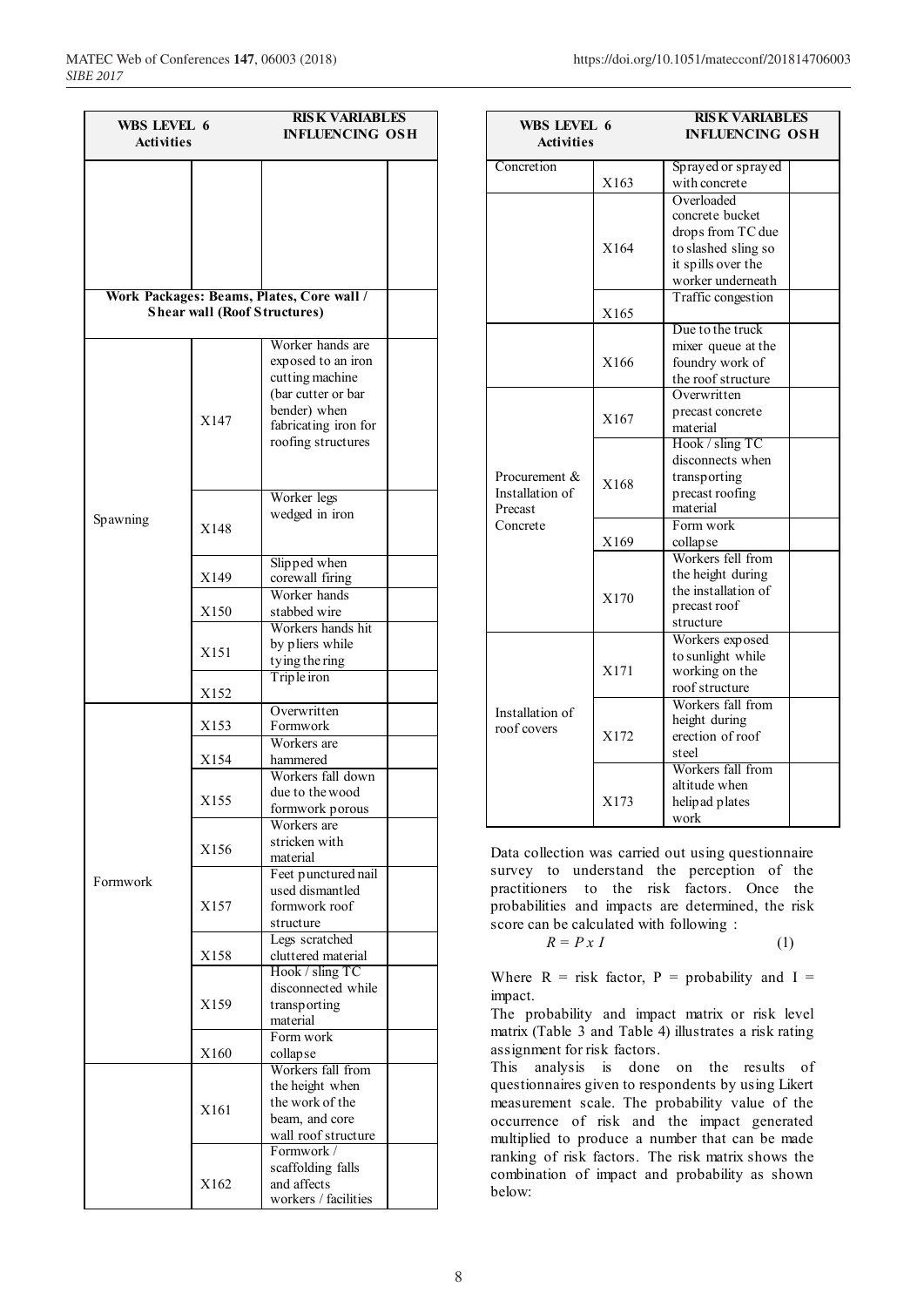#### **Table 3. Probability Matrix**

| Grade       |      |      |           |      |      |
|-------------|------|------|-----------|------|------|
| Probability | Verv | Low  | M oderate | High | Verv |
| Criteria    | Low  |      |           |      | High |
| Threats     | 010  | 0.30 | 0,50      | 0.70 | 0.90 |

#### **Table 4. Impact Matrix**

| Grade              |                      |                         |                          |                 |                         |
|--------------------|----------------------|-------------------------|--------------------------|-----------------|-------------------------|
| Impact<br>Criteria | No<br>Influ<br>entia | Less<br>Influ<br>ential | Ouite<br>Influen<br>tial | Influen<br>tial | Very<br>Influen<br>tial |
| Threats            | 0.05                 | $0.10\,$                | 0.20                     | 0.40            | 0.80                    |

### **5 Result and Discussion**

The results of this study are as follows:

1. To answer RQ 1 found WBS Building Standard Building in Figure 2. WBS Standard For High Rise Building



**Fig 2. WBS Standard For High Rise Building**

Level 1 is for the name of project, level 2 is work sections, preliminaries, structure, architecture, external work, interior, mechanical and electrical works. Level 3 is for area, level 4 are for sub work sections among others soil work, sub structure work, upper structure work, and roof work. Level 5 is for work package, level 6 is for activities, and level 7 is for resources.

2. To answer RQ 2 there is a potentially hazardous source of risk and affect the performance of OSH on Structural Work in Table 5. Dominant Risk as follows:

| <b>Table 5. Dominant Risk</b> |     |                                                                                                              |      |           |  |  |  |
|-------------------------------|-----|--------------------------------------------------------------------------------------------------------------|------|-----------|--|--|--|
| No                            |     | <b>Risk Variables Influencing</b><br><b>OSH</b>                                                              | Rank | Lev<br>el |  |  |  |
| 1                             | X9  | Tool crashing into<br>nearby worker /<br>facility (bulldozer<br>and combine<br>harvester) at ground<br>level | 23   | Н         |  |  |  |
| $\mathfrak{D}$                | X15 | Worker fell into the<br>excavation                                                                           | 13   |           |  |  |  |

| $\mathbf{N}\mathbf{0}$ |                                                                                                                                    | <b>Risk Variables Influencing</b><br><b>OSH</b>                                     | Rank | Lev<br>el |
|------------------------|------------------------------------------------------------------------------------------------------------------------------------|-------------------------------------------------------------------------------------|------|-----------|
|                        |                                                                                                                                    |                                                                                     |      |           |
| 3                      | X16                                                                                                                                | Landslide<br>excavation                                                             | 5    | H         |
| 4                      | X27                                                                                                                                | Material regardless<br>of the hook $\frac{1}{3}$ sling<br>mobile crane is<br>broken | 16   | H         |
| 5                      | Hook / sling TC<br>disconnected when<br>transporting precast<br>X123<br>raft foundation, pile<br>cap, tie beam,<br>retaining wall, |                                                                                     | 21   | H         |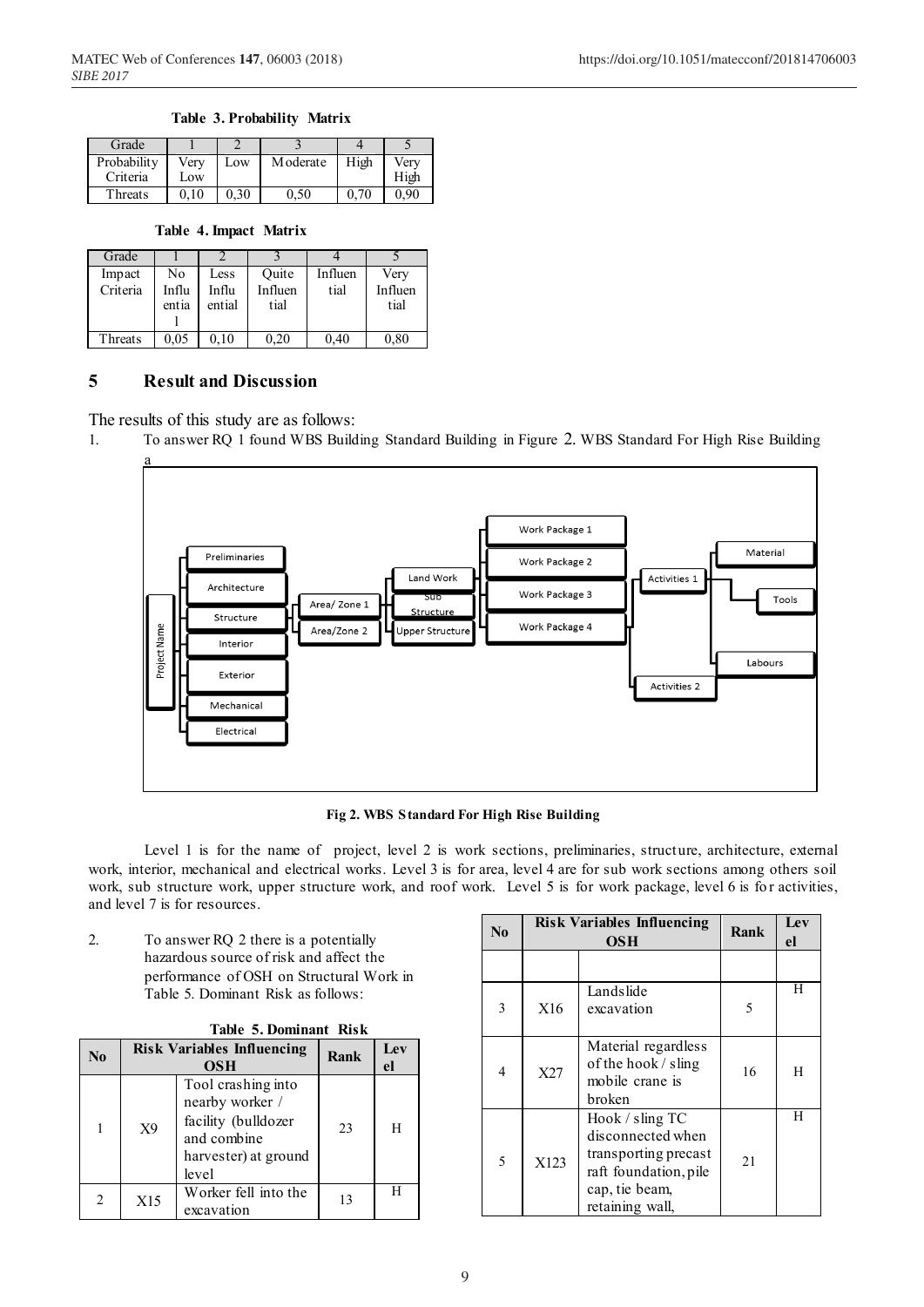| N <sub>0</sub> |      | <b>Risk Variables Influencing</b><br><b>OSH</b>                                                                                                     | <b>Rank</b> | Lev<br>el          |
|----------------|------|-----------------------------------------------------------------------------------------------------------------------------------------------------|-------------|--------------------|
|                |      | ramp, gwt / rwt                                                                                                                                     |             |                    |
| 6              | X124 | Form work collapse<br>on the installation<br>of precast raft<br>foundation, pile<br>cap, tie beam,<br>retaining wall,<br>ramp, gwt / rwt            | 15          | Η                  |
| 7              | X125 | Workers fall from<br>altitude on the<br>installation of<br>precast raft<br>foundations, piles,<br>tie beam, retaining<br>walls, ramps, gwt /<br>rwt | 4           | H                  |
| 8              | X135 | Workers are<br>stricken with<br>material                                                                                                            | 24          | Η                  |
| 9              | X139 | Form work collapse<br>in uppers structure<br>work                                                                                                   | 18          | Η                  |
| 10             | X140 | Workers fall from<br>altitudes when<br>block work,<br>columns, plates,<br>and upper structure<br>ladders                                            | 1           | Н                  |
| 11             | X141 | Formwork /<br>scaffolding falls<br>and affects workers<br>/ facilities                                                                              | 11          | $\overline{\rm H}$ |
| 12             | X143 | Overloaded<br>concrete bucket<br>drops from TC due<br>to slashed sling so it<br>spills over the<br>worker underneath                                | 19          | H                  |
| 13             | X146 | Overwritten precast<br>concrete material                                                                                                            | 17          | Н                  |
| 14             | X159 | Hook / sling TC<br>disconnected while<br>transporting<br>material                                                                                   | 9           | Η                  |
| 15             | X160 | Form work collapse                                                                                                                                  | 14          | Η                  |
| 16             | X161 | Workers fall from<br>the height when the<br>work of the beam,<br>and core wall roof<br>structure                                                    | 6           | Н                  |
| 17             | X162 | Formwork /<br>scaffolding falls<br>and affects workers<br>/ facilities                                                                              | 3           | H                  |
| 18             | X164 | Overloaded                                                                                                                                          | 12          | H                  |

| $\mathbf{N_0}$ |      | <b>Risk Variables Influencing</b><br><b>OSH</b>                                                        | Rank           | Lev<br>el          |
|----------------|------|--------------------------------------------------------------------------------------------------------|----------------|--------------------|
|                |      | concrete bucket<br>drops from TC due<br>to slashed sling so it<br>spills over the<br>worker underneath |                |                    |
| 19             | X167 | Overwritten precast<br>concrete material                                                               | 20             | H                  |
| 20             | X168 | Hook / sling TC<br>disconnects when<br>transporting precast<br>roofing material                        | 10             | Ή                  |
| 21             | X169 | Form work collapse                                                                                     | 22             | Ή                  |
| 22             | X170 | Workers fell from<br>the height during<br>the installation of<br>precast roof<br>structure             | 8              | H                  |
| 23             | X172 | Workers fall from<br>height during<br>erection of roof<br>steel                                        |                | $\overline{\rm H}$ |
| 24             | X173 | Workers fall from<br>altitude when<br>helipad plates work                                              | $\mathfrak{D}$ | H                  |

In the next discussion, we will answer the formulation of the second problem in this study that is the source of any risks that are potentially dangerous on the work of building structures. Based on 173 risk factors, there are 24 dominant risk factors in every activity step which have an effect on OSH performance in construction project especially high rise building construction project. Where from 24 indicator variables belonging to high level of risk dominant happened at Upper Structure and Roof Structure that can decrease OSH performance in similar project, while 111 indicator of variable of medium risk level, and 38 indicator of variable belong to low category. From some of the above dominant risk events with a high level of risk level if related to the literature that has been obtained the author is as follows:

- a. The variable risk events X125, X140, X161, X170, X172, and X173, are risk factors for accidents falling from a height or mired in a perforated place. The opinion by Expert who thinks that workers are still less aware of the importance of occupational safety when working at high altitude and there are also workers who are still violating the rules to wear PPE (Personal Protective Equipment) such as helmets, glasses, safety shoes , full body safety harness.
- b. The variable risk events X141 and X162 are risk factors formwork / scaffolding fall and override workers / facilities on the work of the roof structure. The following analysis of possible causes of collapse from the use of scaffolding is the inability to accept the load to obtain maximum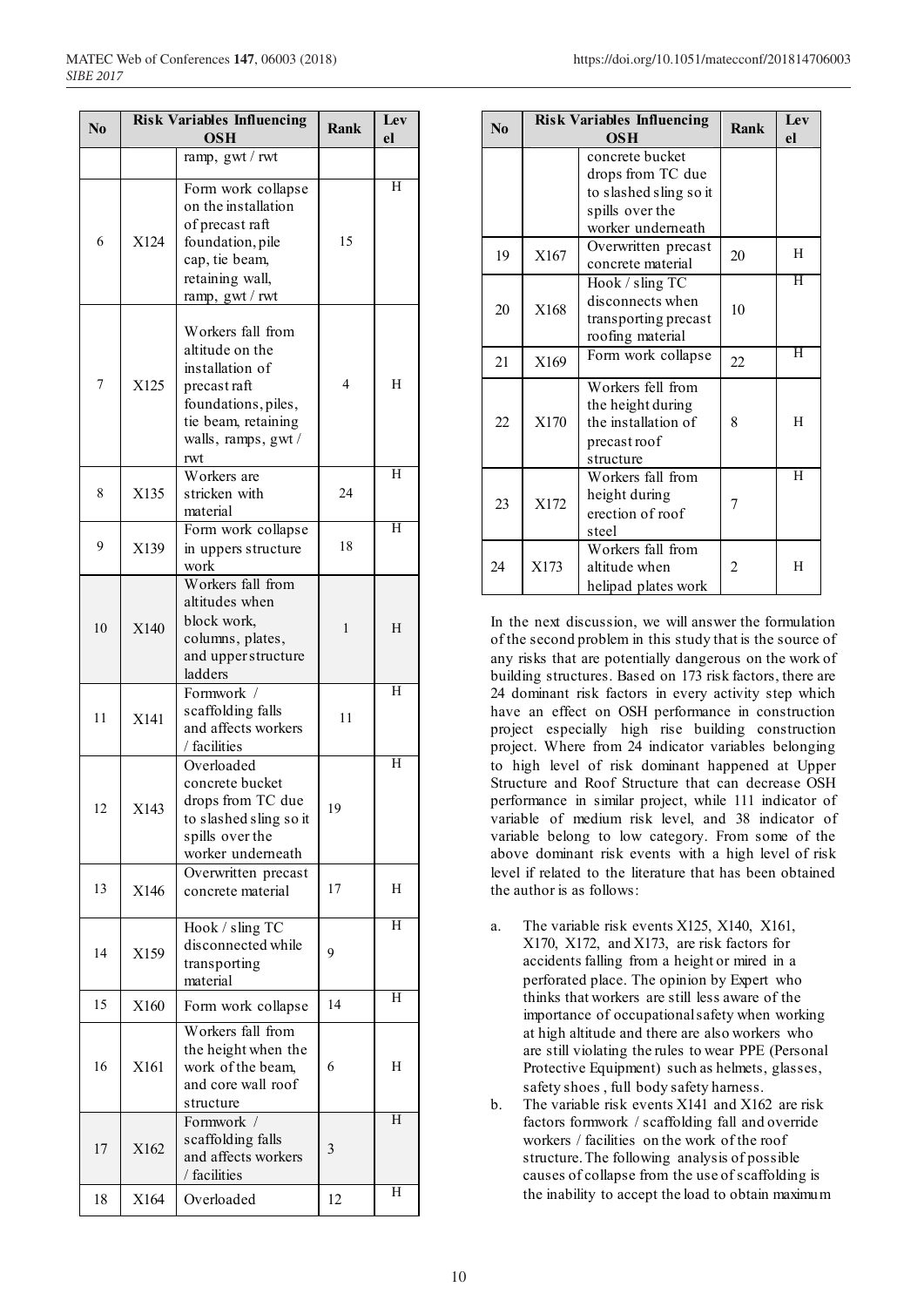results in accordance with the designed, then the use of raw materials with good quality becomes absolutely necessary.

- c. The risk event X 135 on the installation of the hazard formwork fell from a height according to Expert, the control measures undertaken were SOPs to work at altitudes, then creating a solid platform for workers, using rubber boots for workers To avoid slipping while climbing the formwork and monitoring the workers working at altitude.
- d. In the work involving Tower Crane on X27, X123, X143, X159, X164, and X168 the dangers of material falling according to Expert shall be made of operational SOP tower crane, inspection SOP, use, and maintenance of sling. the riggers provide precise directions to the TC operator to lower the material appropriately.
- 3. To answer RQ 3 Preparation of Safety Plan using WBS standard is as follows, based on ROSHK in attachment of Ministerial Regulation 05 / PRT / M / 2014, and has been added with WBS level taken sample at some risk with high potential value in Table 6 Work Safety Plan Structure and taken 3 highest risk for example as follow:

| NO   | <b>WBS</b>                                                                               | <b>WBS</b> Level                                                             | <b>Hazard</b>                                                                                           | <b>Probability</b> | <b>Impact</b> | Risk          | <b>Safety Risk Control</b>                                                                                                    |
|------|------------------------------------------------------------------------------------------|------------------------------------------------------------------------------|---------------------------------------------------------------------------------------------------------|--------------------|---------------|---------------|-------------------------------------------------------------------------------------------------------------------------------|
|      | Level 5                                                                                  |                                                                              | Identification                                                                                          |                    |               | Level         |                                                                                                                               |
|      | (WP)                                                                                     | (Activities)                                                                 |                                                                                                         |                    |               |               |                                                                                                                               |
| X140 | Upper<br>Structur<br>e Works<br>(Colum<br>n, beam.<br>plate,<br>core<br>wall.<br>stairs) | Formwork<br>on Upper<br>Structure                                            | Workers fall from<br>altitude when<br>block work,<br>column, plates,<br>and upper<br>structure ladders. | 0,35               | 0,55          | 0,288<br>High | Complete PPE for each worker<br>Installing OSH signs<br>Make SOP pairs formwork<br>upper structure<br>Socializing OSH Program |
| X173 | Roof<br>Structur<br>e Works<br>Beams,<br>Plates.<br>Core<br>wall $/$<br>Shear<br>wall    | Roof<br>Structure                                                            | Workers fall from<br>the heights when<br>the helipad plates<br>work                                     | 0,297              | 0,605         | 0,264<br>High | Complete safety equipment for<br>each worker<br>Installing OSH signs                                                          |
| X162 | Root<br>Structur<br>e Works<br>Beams,<br>Plates,<br>Core<br>wall $/$<br>Shear<br>wall    | Roof<br>Structure<br>Works<br>Beams,<br>Plates, Core<br>wall / Shear<br>wall | Formwork /<br>scaffolding falls<br>and affects<br>workers / facilities<br>on roof structure<br>work     | 0,314              | 0,25          | 0,25<br>High  | Check the installation of<br>formwork<br>Make SOP pairs of roof<br>structure                                                  |

### **Table 6. Safety Plan For Structural Work**

**Hazard** 

## **6 Conclusion**

Based on the results of testing and analysis that has been done then it can be concluded as follows:

a. Creating WBS building standards divided into 7 levels, Level 1: Project Name, Level 2: Work Section, Level 3: Zoning Area / Location, Level 4: Sub Work Section, Level 5: Work Packages, Level 6: Activity, and Level 7: Resources. WBS structural work standards can be established according to the classified level after collecting and analyzing data / archives based on BOQ and RKS projects and have been validated by related experts.

b. Identify potentially hazardous sources of risk on structural work. There are 24 high risk risk event variables (X9, X15, X16, X27, X123, X124, X125, X135, X139, X149, X141, X161, X162, X164 and X167, X168, X169 , X170, X172, X173)